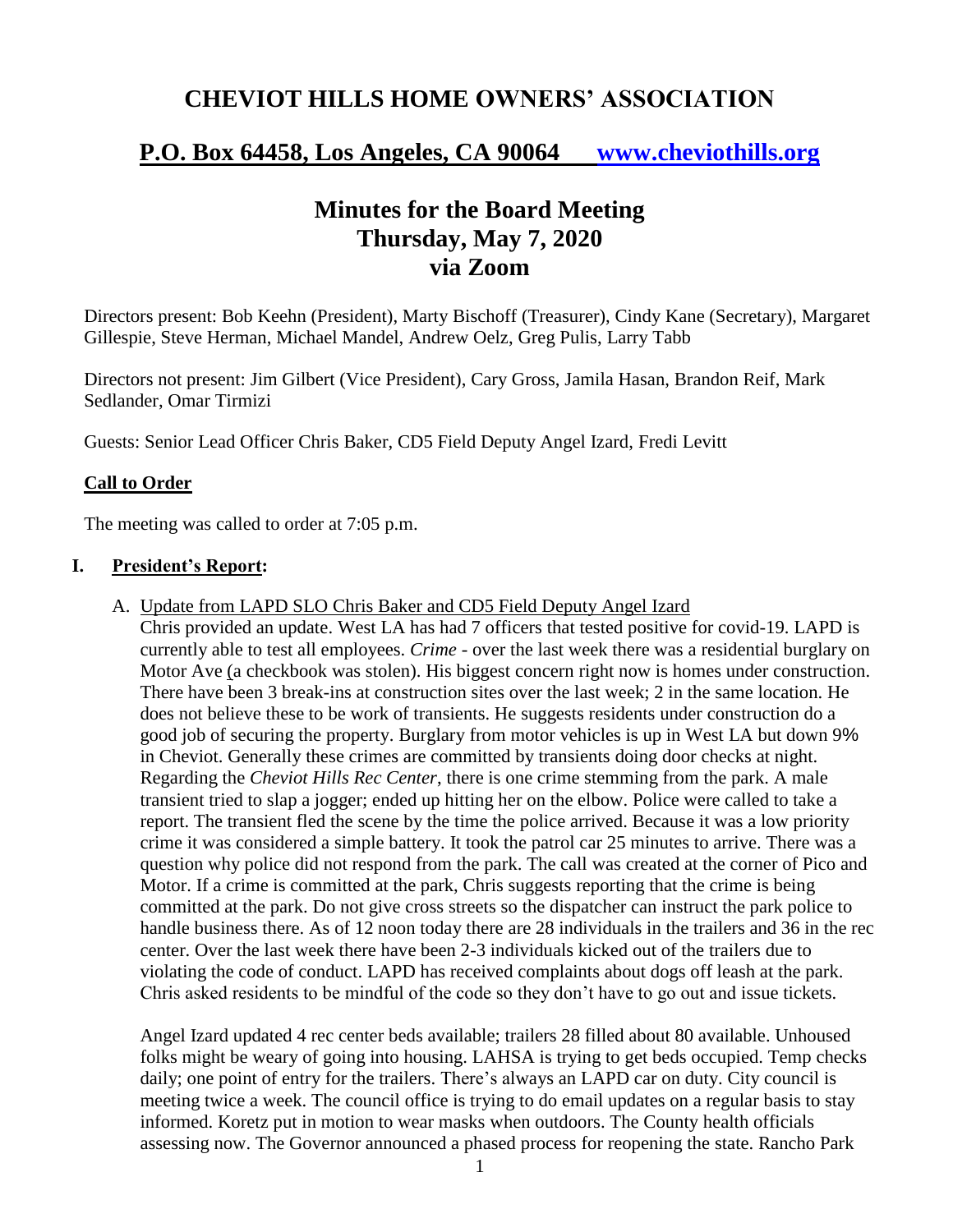golf course is opening Saturday. The Mayor announced this week LA Represents; which offers free legal services for tenant landlord issues or small business assistance.

- B. Approval of minutes for March (no April meeting) The minutes were approved and will be posted on the website.
- C. Pandemic-related update and topics (including increased "blast" capacity)
	- Margaret has been checking in with rec center staff on a daily basis. It's very quiet and they are thankful to have a safe place to sleep. Not at capacity. There was a concern about trash on Pico/Motor however it was the result of someone rejected from the shelter. Zero disturbances associated with the shelter. Huge shout out to the rec center folks; running the shelter, very organized. We have been delivering vegetarian food. The rec center director has asked for more cleaning supplies and dishsoap; not enough coming from the city supplies.
	- The WNC was contacted to collect cereal boxes; Cheviot Hills collected 108 boxes. WNC, Councilman Koretz, Cynthia Saffir created a script and a list of resources for seniors. Several volunteers reached out to over 3,000 seniors in about 48 hours to provide resources
	- We took a board vote to enhance our email blast capabilities using mailchimp. We are currently on the free plan. Cindy added her personal credit card to the profile should we need to upgrade the plan. There may be a way to buy credits when our email output is higher. We reached out to them via email to see if we could buy credits as we move along. Waiting for a response.

## D. Revised bylaws

We discussed the bylaws and have a map for the annual meeting.

E. APS issues – NDA, crime reports

The APS crime reports for March and April were emailed to the board. APS has signed the NDA. Bob is waiting to hear back from Vernon about increasing patrols near the park.

- F. Rancho Park gas flare update No update
- G. Proposed cell tower/new cell equipment on Motor Avenue No update
- H. Cheviot Medians No update
- I. Board resignation/vacancy Bob reached out to Cary to see if Mark is still considering stepping in to fill the position; no reply.
- J. Golf course construction update The construction is going to resume in September. When the course reopens there will be a temporary food vendor.
- K. Cheviot Tree Project No update